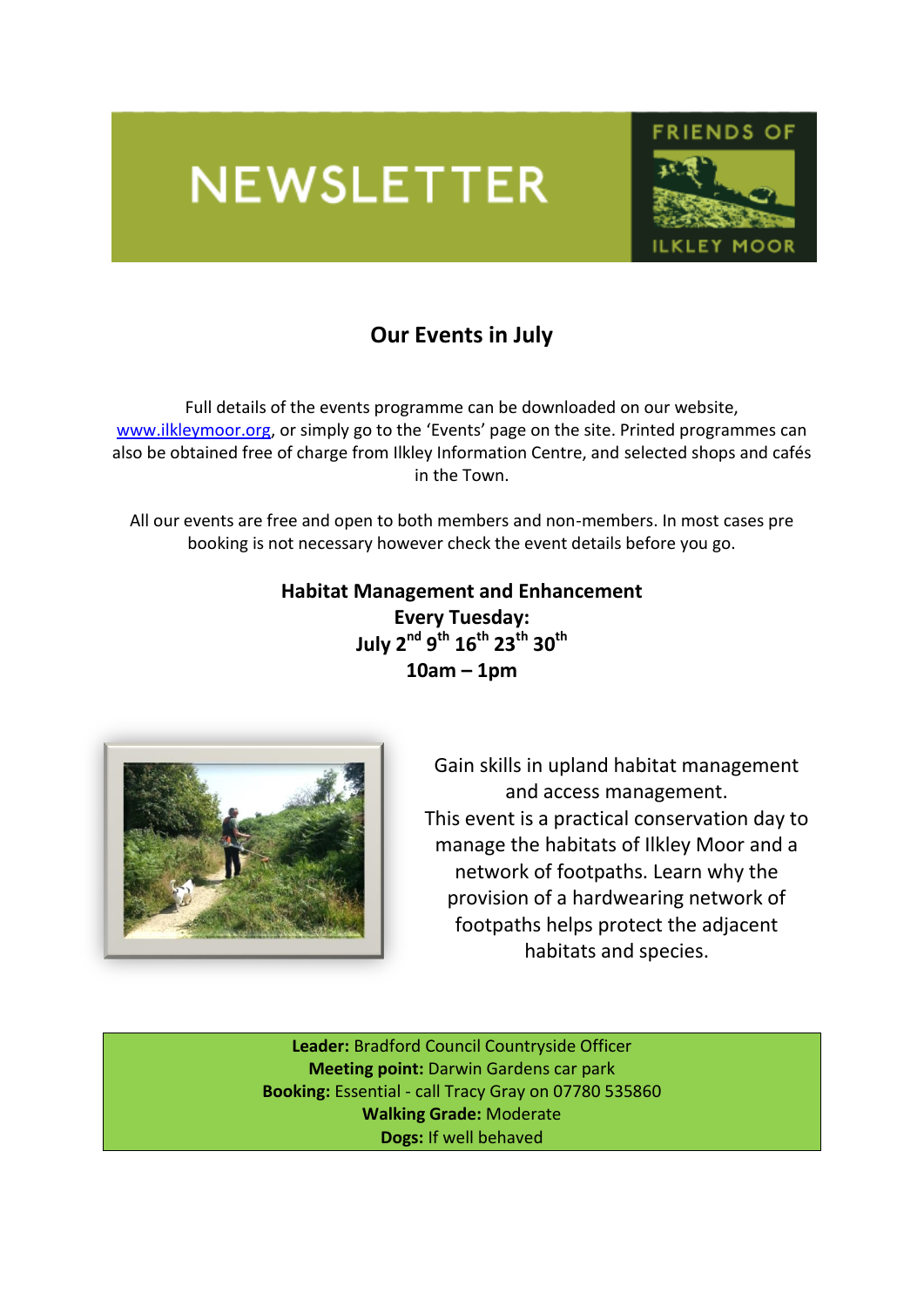### **Tree Identification Friday, July 26th 2pm-4pm**



This is a summer school holiday activity for families to discover the trees of Ilkley Moor, in the full glory of summer.

A moderate walk of 3 miles, some uphill climbing involved.

**Leader:** Tracy Gray, Friends of Ilkley Moor Project Officer **Meeting point:** White Wells Car Park **Booking:** Not needed **Walking Grade:** Moderate but with some uphill climbing **Dogs:** Welcome on the lead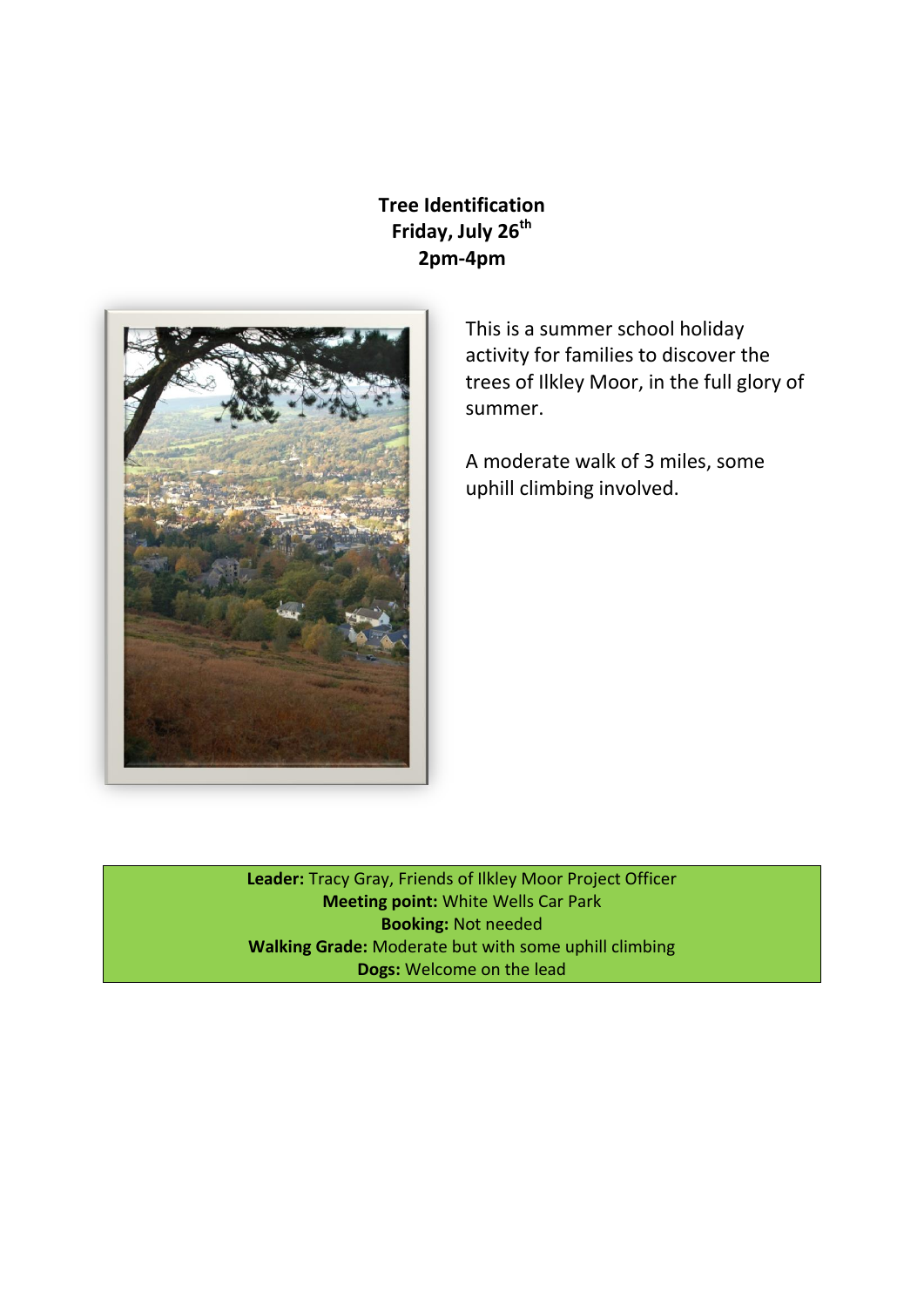#### **Wild Plant Food Forage Sunday July 28th 11.30am-1.30pm**



Discover the wild edible and medicinal foods found on the moor.

This is a moderate walk of 3 miles.

**Leader:** Tracy Gray, Friends of Ilkley Moor Project Officer **Meeting point:** White Wells car park **Booking:** Not needed **Walking Grade:** Moderate **Dogs:** Welcome on the lead

#### **Ilkley Moor into the Twentieth Century Sunday July 28th 2pm-4pm**



This is a social history walk to explore the increase in visitors and interaction between residents and visitors and how this led the Ilkley Council to purchase the Moor.

**Leader:** Alex Cockshott **Meeting point:** Darwin Gardens car park **Walking Grade:** Moderate **Booking:** Not needed **Dogs:** Welcome on the lead